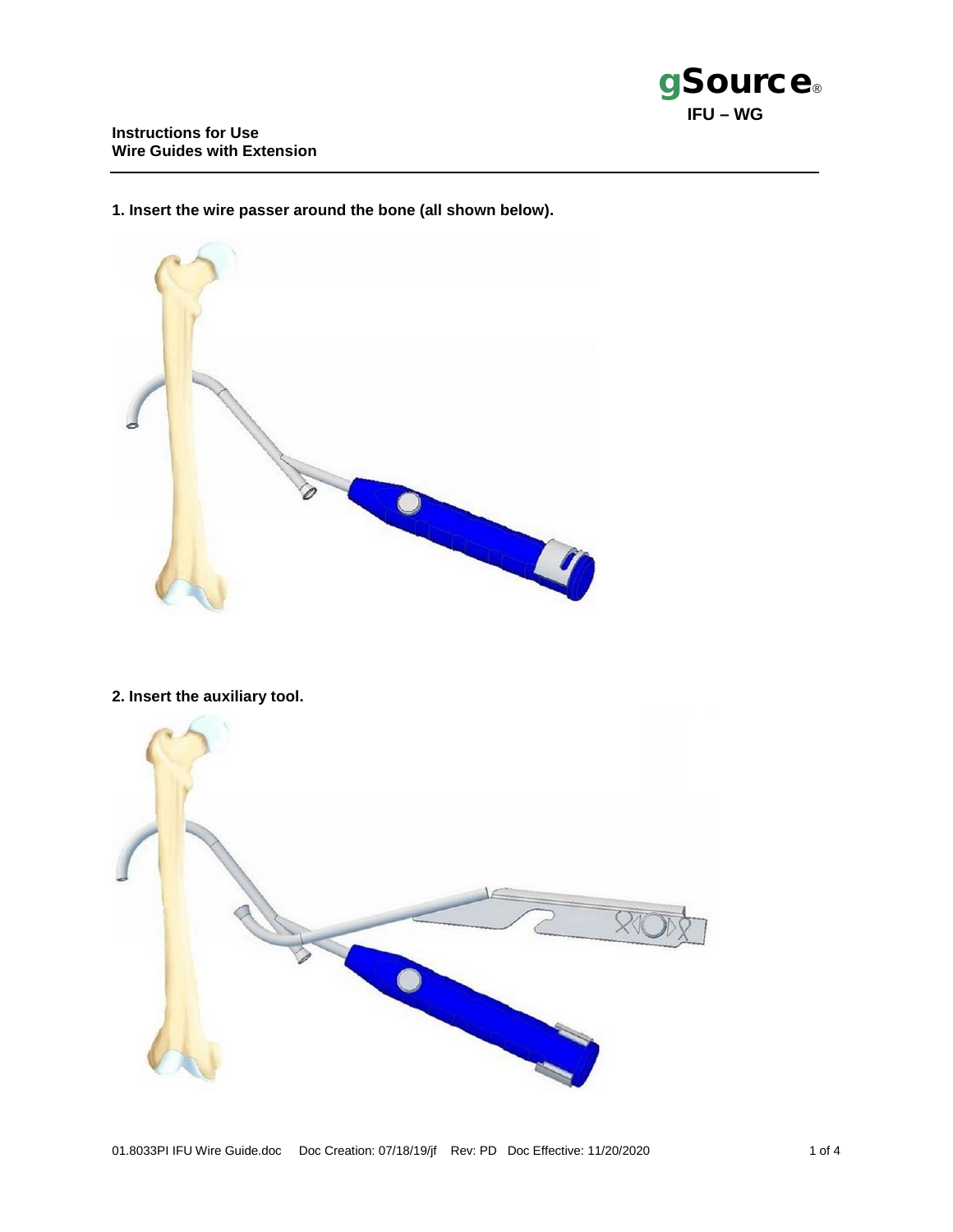## **3. Combine and close both components.**



- Put the notch of the auxiliary tool over the guiding pin and gently slide the components together.
- Align the handle and the auxiliary tool. During the process, the auxiliary tool slides in the notch.

## **4. Check the correct position once connected.**

• Align the auxiliary tool until it reaches the end of the notch.

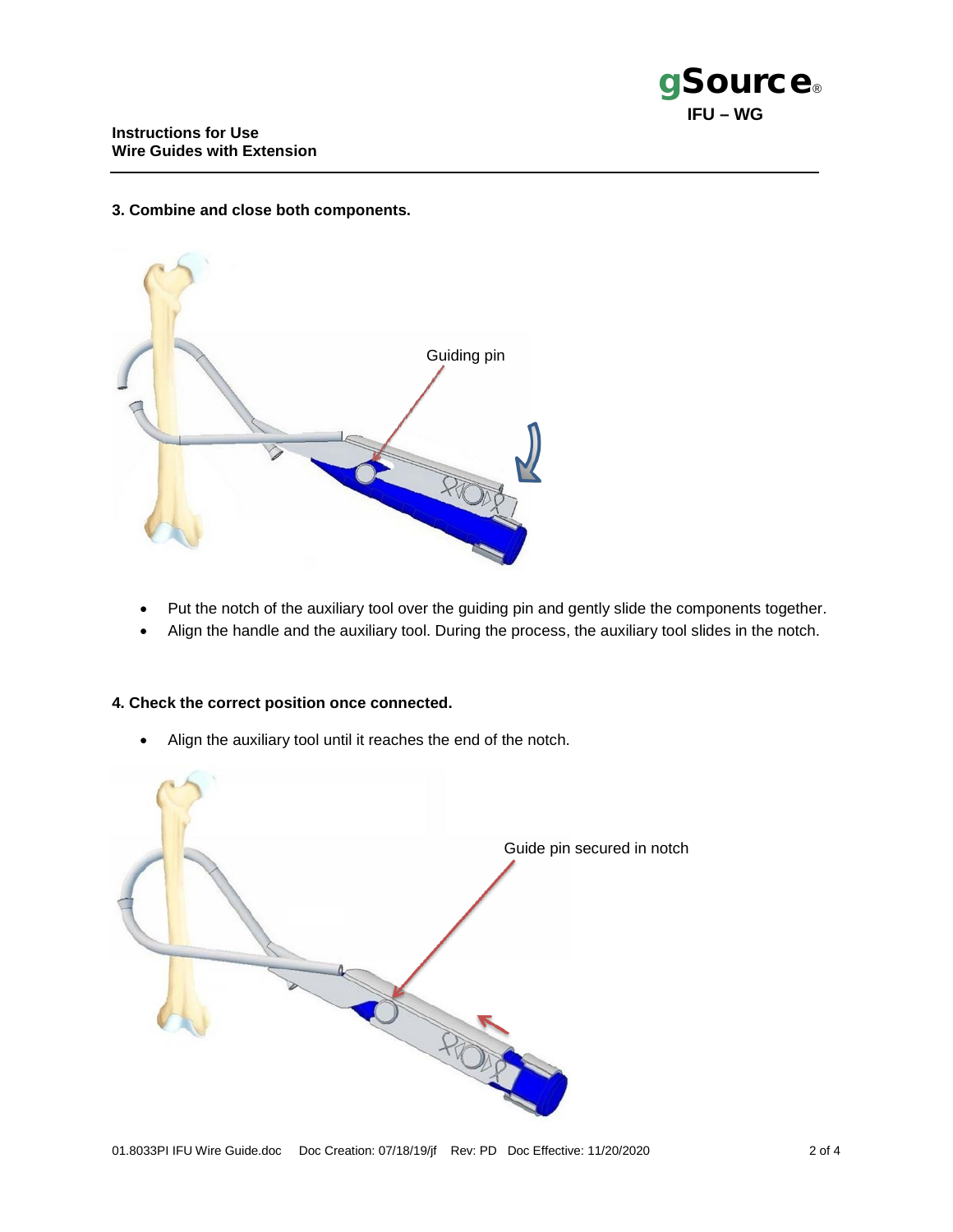

## **5. Lock the components by turning the safety ring.**



- Insert the wire in the direction indicated by above black arrows.
- Disassembly occurs in reverse order. Make sure that the wire does not retract during the process.